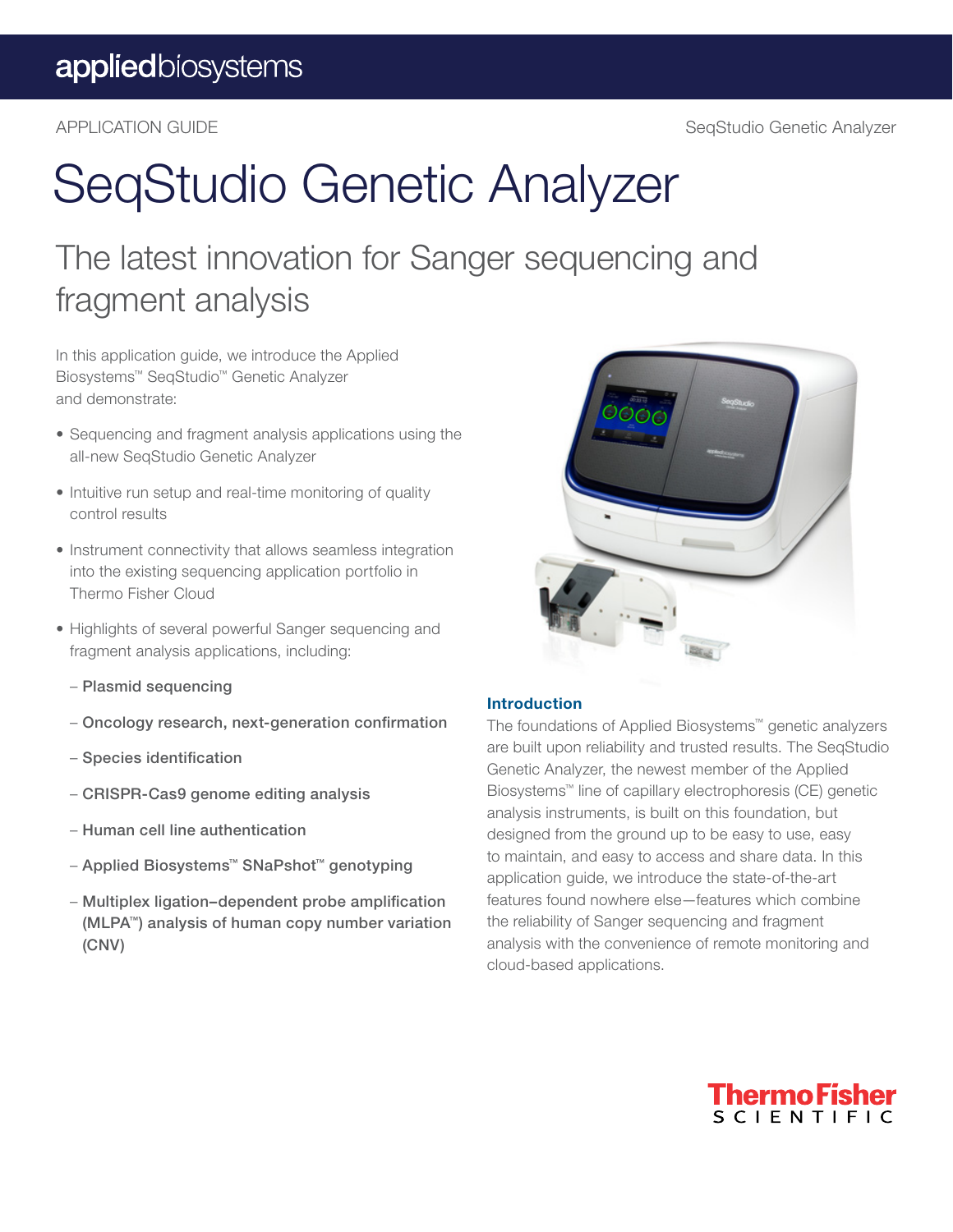#### All-in-one cartridge

The easy-to-use functional core of the instrument is the result of a new cartridge design that helps maximize efficiency and convenience. The SeqStudio Genetic Analyzer utilizes an all-in-one cartridge that contains the capillary array, polymer reservoir, and anode buffer. The cartridge is removable and can be stored on the instrument for up to four months. Each cartridge contains a new polymer unique to the SeqStudio system that allows Sanger sequencing and fragment analysis to be performed with no reconfiguration. The cartridge has four capillaries, and can process samples from either standard 96-well plates or 8-well strip tubes. The cartridge and cathode buffer container includes radio-frequency identification (RFID) tags that track the number of injections (cartridge) and length of time on the instrument (cathode buffer container). This allows scientists, using the same instrument, to maintain custody of their own cartridges

and use them only when needed, providing another level of flexibility. Finally, maintenance of the SeqStudio Genetic Analyzer has also been simplified. Instrument calibrations are all handled automatically by leveraging advancements in imaging and algorithm tools.

#### Compact instrument design

The SeqStudio instrument has a small footprint, with an onboard computer and integrated touch screen that makes run setup quick, intuitive, and flexible (Figure 1). The running software was configured to allow sequencing and fragment analysis experiments to be set up on the same plate and run on the instrument without interruption between the methods. This opens up new opportunities for streamlining analyses—for example, combining a sequence-based, locus-screening mutation test with a fragment analysis–based CNV test on the same CE run.



Figure 1. Real-time monitoring of runs on the SeqStudio Genetic Analyzer. (A) The SeqStudio instrument displays results for each capillary in real time. (B) Once an injection is finished, a number of quality checks are calculated and displayed. If an injection produces poor traces or poor QC values, those samples can be re-injected, with altered injection parameters, if desired. (C) Screenshot from an off-site computer monitoring shows the progress of a run. (D) Runs set up in PlateManager can be uploaded directly to the instrument. PlateManager allows investigators to assign sequencing and fragment analysis runs on the same plate, taking advantage of the universal polymer in the cartridge.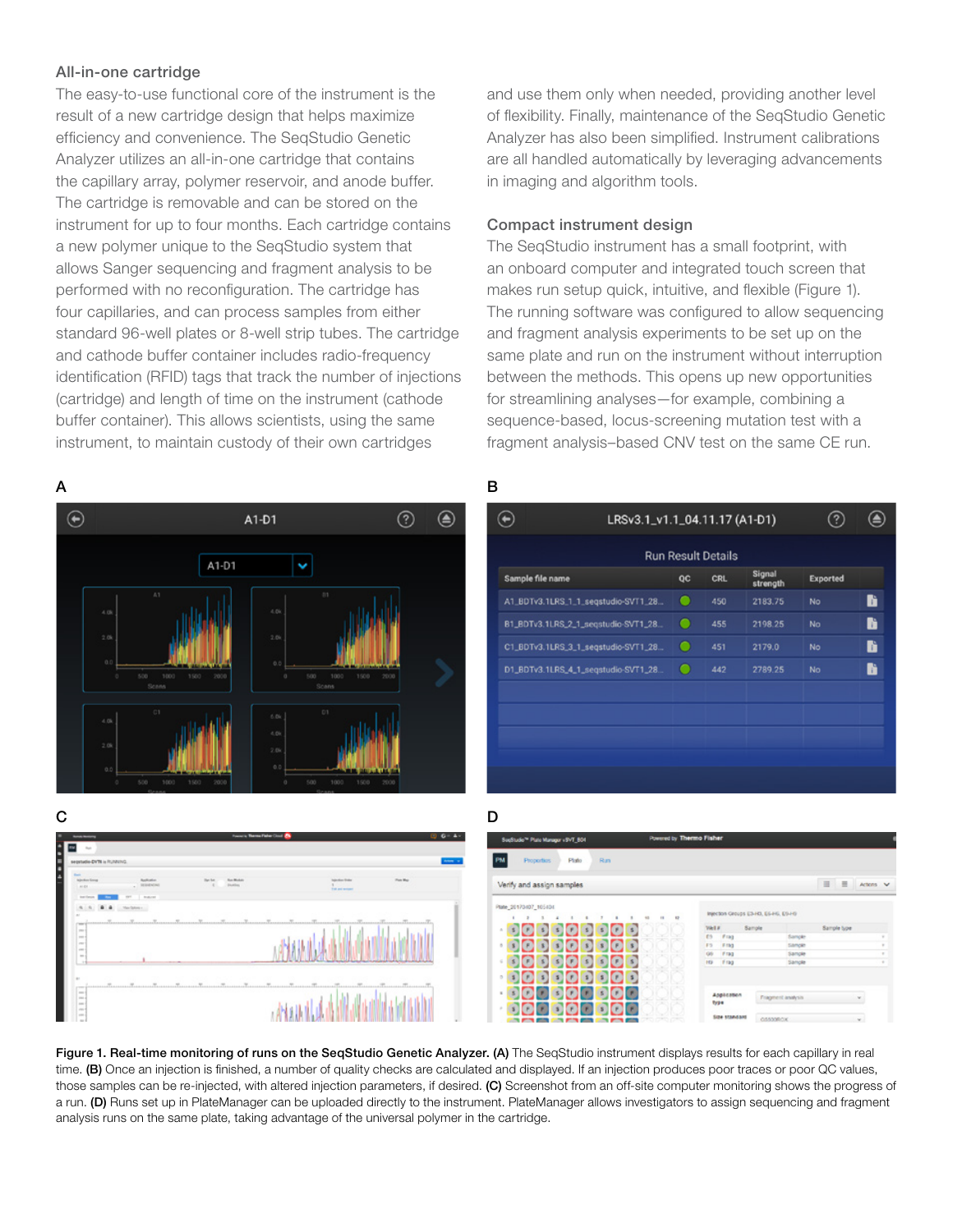#### Connected experience

Another level of convenience was added by integrating wireless connectivity into the instrument (Figure 2). This makes the SeqStudio instrument accessible via the onboard interface, a remote computer, or a mobile device app. Runs can be set up using either the onboard computer or by using PlateManager, the stand-alone software that operates within Thermo Fisher Connect or on a separate computer (Figure 2). By using web browser–based software, access to run setup, plate maps, run conditions, and analysis settings are all immediately available from anywhere you have Internet access. Injection conditions, reinjections, and reordering of injections can all be modified during the run, maximizing the ability to collect quality data from each plate. After data collection, the web browser–based suite of applications

(Sanger Quality Check, Sanger Variant Analysis and Next-Generation Confirmation (NGC)) makes analysis painless and accessible. Determination of DNA sequence variants, alignments, and fragment analysis are all available immediately upon completion of a run. Finally, the cloud connectivity enables collaborators in different locations to monitor, access, share data information, and rapidly analyze the same data sets.

In this applications guide, we demonstrate how the new SeqStudio Genetic Analyzer integrates seamlessly into some of the most commonly used Sanger sequencing and fragment analysis applications. The ease of use and ease of data analysis provided by the SeqStudio Genetic Analyzer give investigators maximum flexibility and make it an ideal system to add to the genetic analysis toolbox.



Figure 2. SeqStudio Genetic Analyzer integrates seamlessly into the Thermo Fisher Cloud. By registering your instrument and logging into your cloud account, remote features are accessible, including instrument monitoring, data analysis using cloud apps, and data sharing with your colleagues.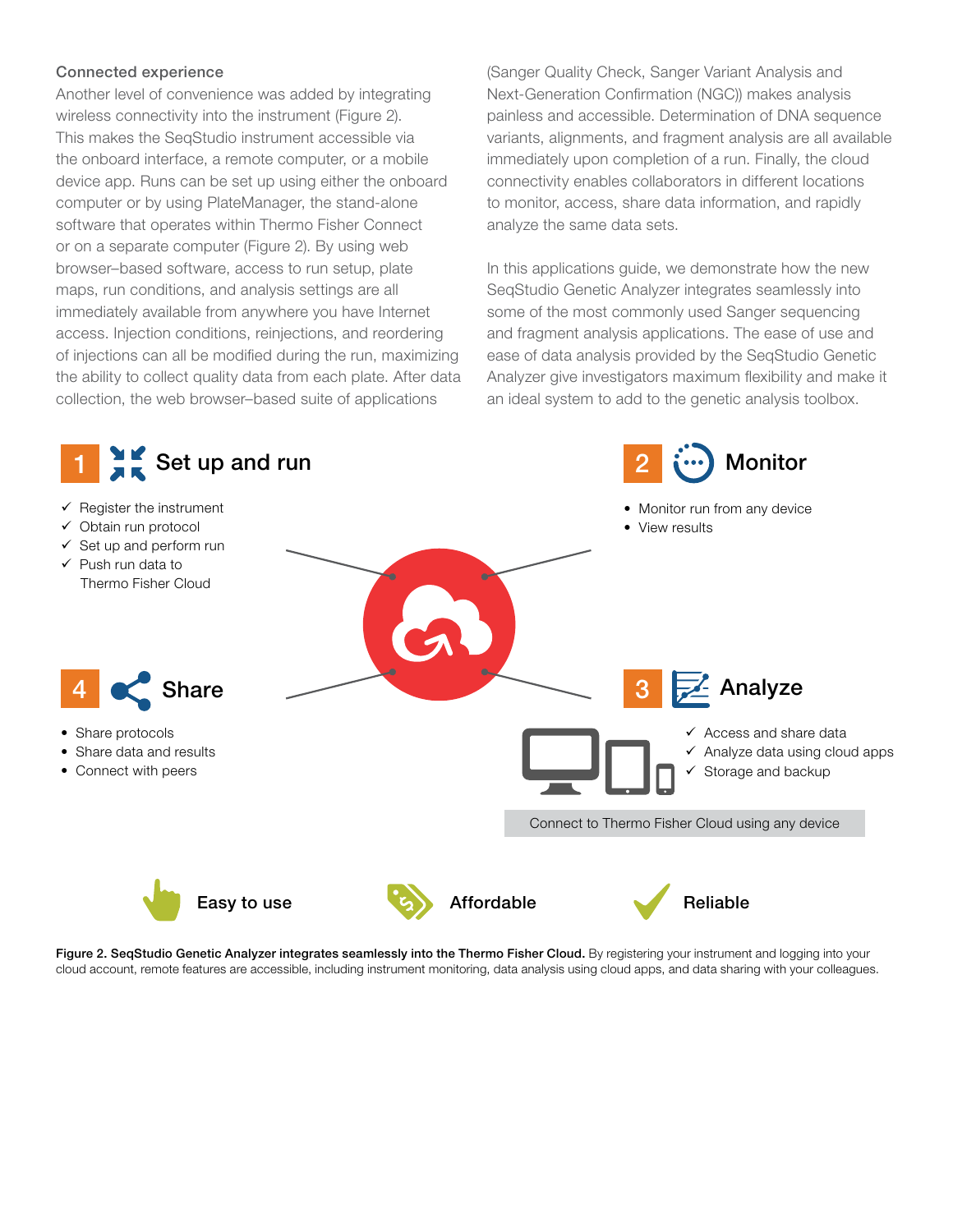#### Plasmid sequencing

One of the most common applications of Sanger sequencing is the analysis of inserts subcloned into plasmids. Applied Biosystems™ BigDye™ chemistries are widely used for Sanger sequencing and an integral part of plasmid sequencing workflows. Several of the new features on the SeqStudio platform offer benefits to researchers performing basic plasmid sequencing methods. The instrument is preloaded with sequencing modules optimized for short (<300 bp), medium (500 bp), and long (>600 bp) read lengths, and can also be customized on the instrument to meet specific needs. The swappable cartridges can be associated with individual projects and users. The cloud-based Sanger Quality Check application provides an intuitive set of tools to analyze sequencing traces. Finally, the cloud connectivity for remote monitoring, accessing, and sharing sequencing information can help collaborators rapidly analyze the same data sets.

The performance of the SeqStudio instrument for plasmid sequencing was determined by sequencing the pGEM7zf+ plasmid with M13 primers and Applied Biosystems<sup>™</sup> BigDye™ Terminator v3.1 chemistry. Results were obtained by analyzing the sequencing traces using the Sanger Quality Check module on the [Thermo Fisher Cloud](http://www.thermofisher.com/us/en/home/cloud.html) (Figure 3). In the example shown, the same plasmid was sequenced in 16 wells and analyzed on the SeqStudio Genetic Analyzer in 4 different injections. Note that the trace score, peak under peak (PUP) values, contiguous read length (CRL), and QV20+ (length with quality values >20) are similar for each sample. Similar results were obtained in traces on the other strand, and in other experiments by using Applied Biosystems™ BigDye™ Terminator v1.1 chemistry. These data demonstrate that the SeqStudio platform can generate plasmid sequencing results of very high quality.



|   |                                    |                                          |                  |                                                           | <b>18 Farm(s) connect (1974)</b> |               |                           |                         |           |                      |
|---|------------------------------------|------------------------------------------|------------------|-----------------------------------------------------------|----------------------------------|---------------|---------------------------|-------------------------|-----------|----------------------|
|   |                                    | 16<br><b><i><u>SHAFF BARTING</u></i></b> |                  | <b>9 Easterly Incapacted (DS)</b><br># twelvi falsel (PM) |                                  |               |                           |                         |           |                      |
|   | <b>They Fly Bone</b>               | <b>Donal Bates</b>                       | <b>Saw Brank</b> | <b>Business Must</b>                                      | dm.                              |               | <b>Orley Band Brangle</b> | <b>Report to Normal</b> | Offensive | <b>Trace Comment</b> |
| o | ALAL DITTINT DOMESTIC              | ٠                                        | 41.85            | 32.74                                                     | $\sim$                           | 10.8          | <b>VALL</b>               | anas.                   | ٠         |                      |
| ۰ | BE BE SEVINGT DANK! WIT            | ٠                                        | 42.06            | 7.41                                                      | $\equiv$                         | <b>SH</b>     | 194.25                    | 105.05                  | ٠         |                      |
| ۰ | BA BA JEVINGY (MODALAN)            | ٠                                        | 43.80            | mar.                                                      | $\equiv$                         | 147           | <b>IRE &amp;</b>          | 19.25                   | ٠         |                      |
| ۰ | CA IN JERRY DANIELES               | ٠                                        | 44.75            | 8.86                                                      | sin                              | <b>HM</b>     | 183.26                    | sh.                     | ٠         |                      |
| ۰ | OLD JEROED MININGS                 | ٠                                        | 41.91            | $^{+0.06}$                                                | $\frac{1}{2}$                    | $\frac{1}{2}$ | <b>STAL</b>               | grad.                   | ٠         |                      |
| ۰ | On his perfective basket and       | ٠                                        | 42.bs            | 10.61                                                     | $\rightarrow$                    | $-$           | $-20.76$                  | 62.6                    | ٠         |                      |
| ۰ | OLD JERRY MINLAN                   | ٠                                        | 41.21            | $-1.01$                                                   | 100                              | $\cdots$      | 198.89                    | $44.76$                 | ٠         |                      |
| ۰ | <b>BX 83 SERVICE HARRAST</b>       | ٠                                        | state.           | $-1.04$                                                   | 404                              | <b>MAG</b>    | lates As                  | ms.                     | ٠         |                      |
| o | <b>BULLIVING</b> , SBSIMI          | ٠                                        | 43.24            | $-1.08$                                                   | $\frac{1}{2}$                    | 48.3          | <b>EMA PS</b>             | mas                     | ٠         |                      |
| ۰ | IS IS SHOWN WARRANT                | ٠                                        | 43.65            | 4.8                                                       | $\sim$                           | $\sim$        | <b>MF-36</b>              | $-00.08$                | ٠         |                      |
| o | IN IN EXTRAP HASNACT               | ٠                                        | 43.79            | W                                                         | $\overline{\phantom{a}}$         | 100           | 106.4                     | $-0.0$                  | ٠         |                      |
| ۰ | 49.94 SHRAP HARVAY                 | ٠                                        | 63.67            | $-0.45$                                                   | $\frac{1}{2}$                    | $^{***}$      | mint Fil                  | $-0.8$                  | ٠         |                      |
| ۰ | de la pirmon statistant            | ٠                                        | 63.85            | 10.00                                                     | $\sim$                           | <b>SHE</b>    | ppt at                    | m n                     | ٠         |                      |
| ۰ | Information Provides International | ۰                                        | 43.36            | $-0.04$                                                   | anta.                            | $10^{-1}$     | <b>JOIN A</b>             | $^{46}$                 | ٠         |                      |
|   | The recommendation resonance       | ٠                                        | \$2.00           | 9.31                                                      | and it                           | <b>SOR</b>    | $-106.6$                  | 进程                      | ٠         |                      |

Figure 3. Analysis of sequencing quality using the Sanger Quality Check Cloud app. (A) Once a run is completed, the SeqStudio instrument displays the resulting sequence file as well as the quality scores for each base. (B) Sixteen separate pGEM7zf+ sequencing reactions were run on the SeqStudio instrument and the .ab1 files were uploaded to the cloud and analyzed. Note that the sequencing metrics were very similar in the sixteen different reactions. CRL = contiguous read length,  $QV20+$  = number of nucleotides with a quality value >20.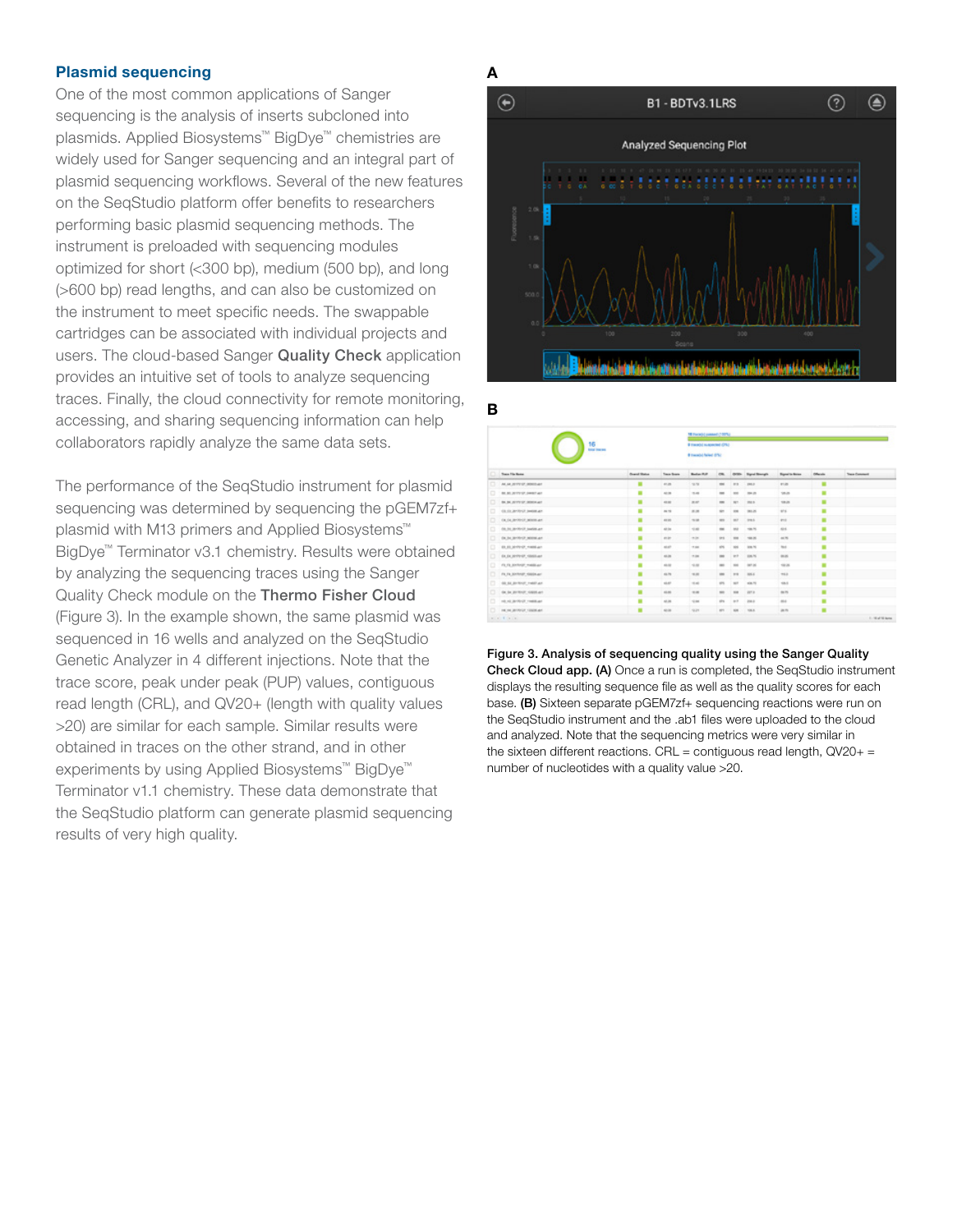#### Oncology research, next-generation confirmation

The SeqStudio Genetic Analyzer can be used by clinical researchers to maintain the gold-standard quality for detecting and verifying the presence of mutant alleles in tumor tissue. The SeqStudio system integrates with the following tools to simplify Sanger sequencing workflows:

- The SeqStudio Genetic Analyzer comes preloaded with running modules optimized for fragmented DNA extracted from formalin-fixed, paraffin-embedded tissue.
- The cloud-based [NGC module](https://apps.thermofisher.com/apps/dashboard/#/apps) allows investigators to rapidly verify variants identified in next-generation sequencing (NGS) .vcf files using Sanger sequencing traces.
- Allelic variants at frequencies down to 5% can be detected using the Applied Biosystems™ Minor Variant Finder (MVF) Software and Sanger traces generated by the SeqStudio instrument.
- Applied Biosystems™ BigDye™ Direct and BigDye XTerminator™ chemistries simplify the Sanger sequencing workflow by providing one-tube sequencing and clean-up.

The performance of the SeqStudio Genetic Analyzer for detecting mutant alleles in tumor samples was determined by analyzing genomic DNA extracted from 10 different FFPE tumor samples, and determining variant frequencies at 4 different hotspot regions. The frequency of mutant alleles was determined by NGS using the Ion Torrent™ Oncomine™ Oncology Focus Panel, and Sanger sequencing using BigDye Direct/BigDye XTerminator chemistries and MVF Software. The correlation between the frequencies measured by the SeqStudio Genetic Analyzer was excellent when compared to NGS at allele frequencies—from about 9% to about 70% (Figure 4).



Figure 4. Analysis of FFPE samples using the SeqStudio instrument at allele frequency of 9–70%. Ten different tumor samples were analyzed for mutations at 4 different hotspots by Ion Torrent™ Sequencing and Sanger sequencing on the SeqStudio instrument. The mutant allele frequency correlated extremely well between the two methods across a wide range of allele frequencies.

The ability of the SeqStudio Genetic Analyzer to analyze variant frequencies was also determined using a 96-well plate containing Sanger sequencing primers that query the most common tumorigenic mutations in *KRAS* and *NRAS*. The minor allele frequency analysis of SeqStudio instrument traces accurately measured the allele frequencies in 1 ng of diluted FFPE-extracted DNA (Figure 5A). Therefore, researchers needing to detect rare alleles can be confident that the SeqStudio Genetic Analyzer will produce accurate results on FFPE tissues. For more details, see [1].

Finally, the cloud-based NGC application simplifies the confirmation of variants identified by NGS by organizing Sanger sequencing traces by amplicons and specimens, and aligning them in the proper orientation to the candidate variant sequences in a .vcf file. To show the utility of the NGC app in an oncology workflow, we confirmed the presence of an *NRAS* mutation identified using the Oncomine Oncology Focus panel by Sanger sequencing (Figure 5B). The SeqStudio results verified that the mutation in *NRAS* (p.Ala59Thr) was present. Therefore, focused and rapid examination of the most meaningful portions of sequencing traces by the NGC app facilitates NGS variant confirmation.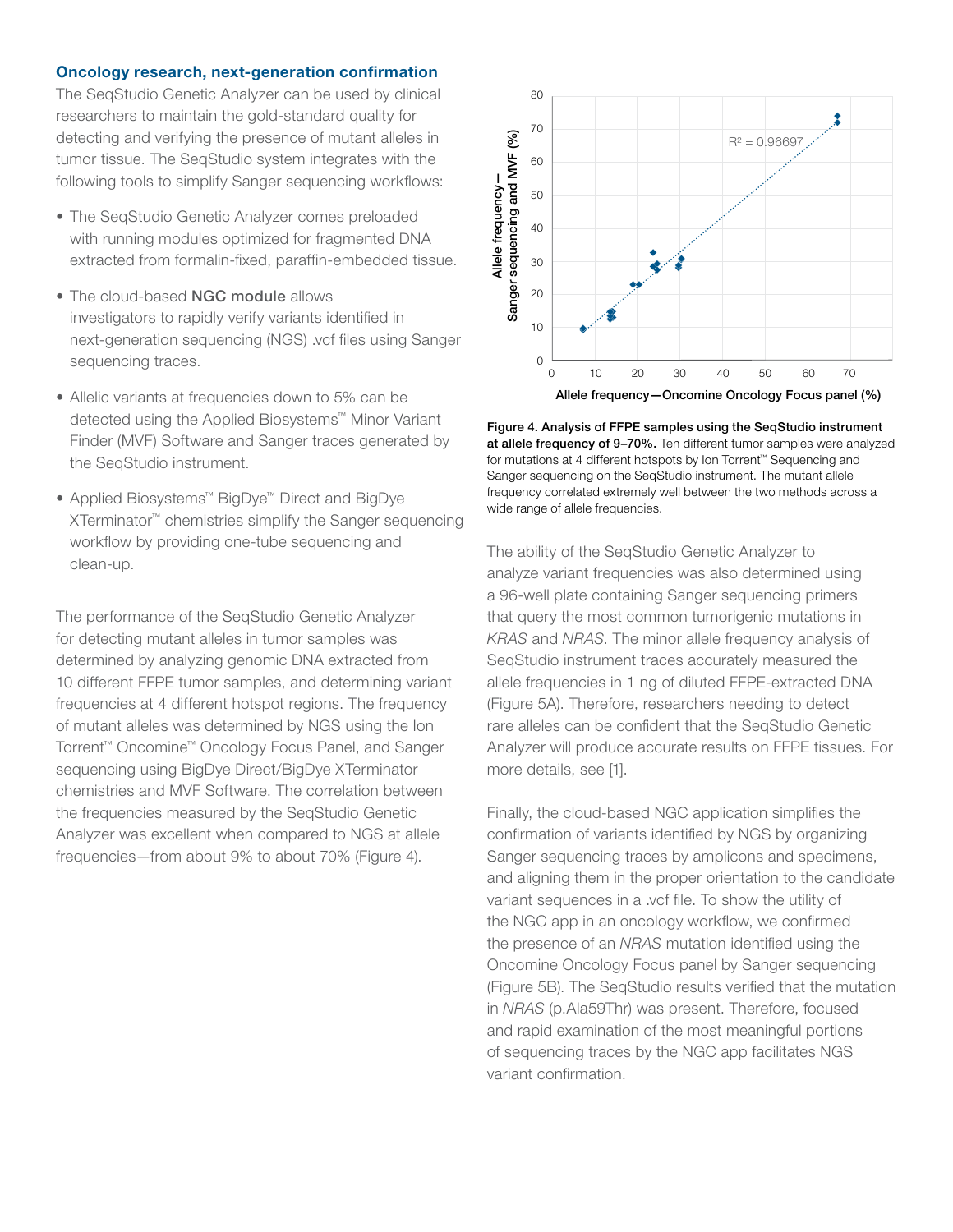







Figure 5. Analysis and confirmation of variants by SeqStudio Genetic Analyzer and the NGC application, respectively. (A) Eight different FFPE samples with mutations at known RAS hotspots were diluted to 5% allele frequency, then analyzed using a 96-well plate containing Sanger sequencing primers that query the most common tumorigenic mutations in *KRAS* and *NRAS*, and using the SeqStudio Genetic Analyzer. Each of the allele queries accurately measured the allele frequencies; deviations from 5% reflected slight inconsistencies in starting concentration of the samples. Yellow line is 5% frequency. Similar results were seen with 10% and 50% dilutions. (B) Confirmation of variants identified by NGS. From a .vcf file generated using Ion Reporter™ Software, Sanger sequencing primers targeting loci of interest were ordered from Primer Designer, samples were sequenced on the SeqStudio instrument, and variants common to the .vcf file and the Sanger sequencing traces were highlighted using the NGC cloud app.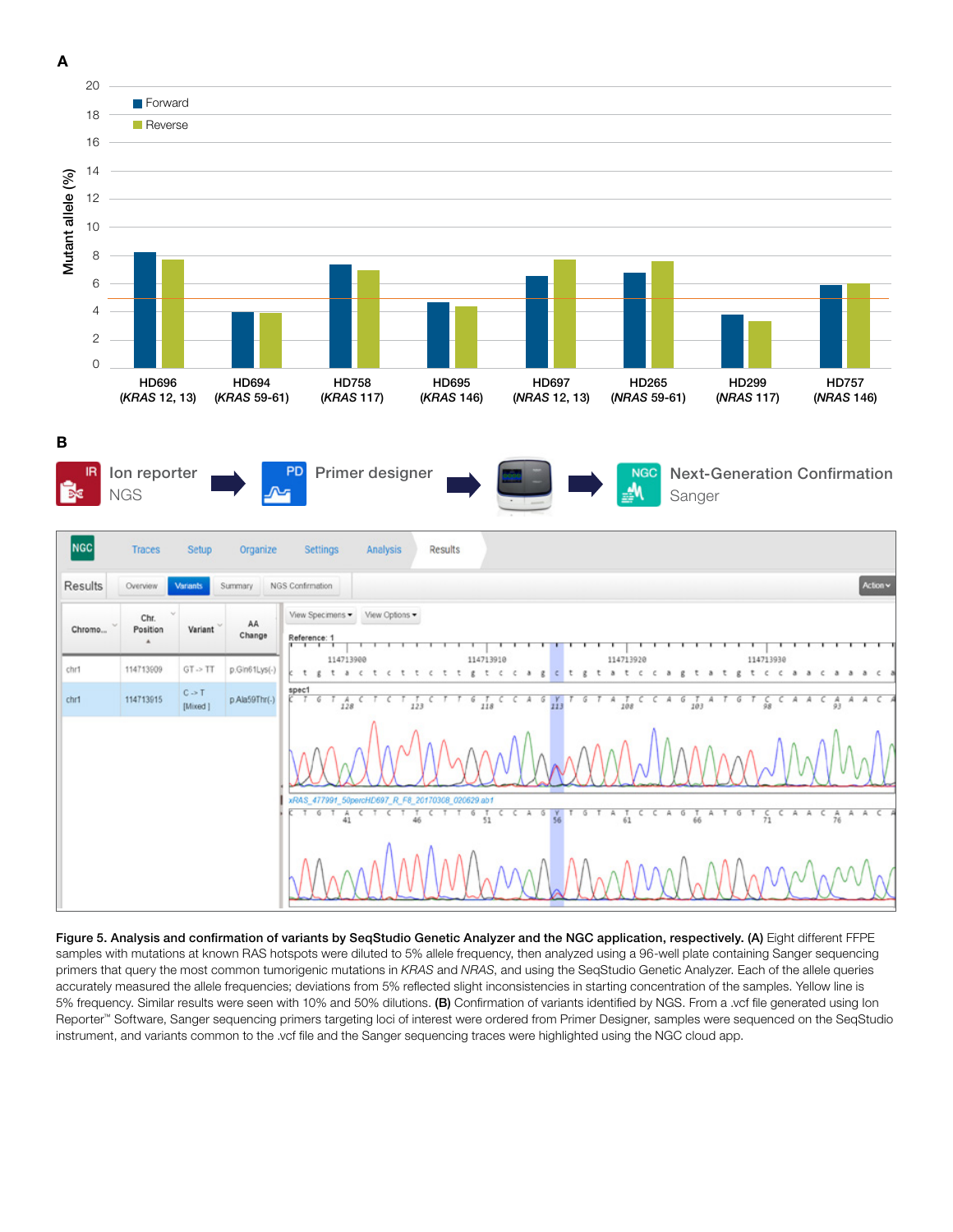#### Species identification

The ready availability of genomic data opens the opportunity to identify species in an unknown sample by sequencing DNA of "fingerprint" loci. The Applied Biosystems™ family of kits, for example, the MicroSEQ™ kit, has simplified the identification of prokaryotes and fungi by Sanger sequencing ribosomal DNA (rDNA) sequences [2]. Similarly, eukaryotic organisms can be identified using the mitochondrial-specific loci as the identifying locus. This strategy has been exploited in the Barcode of Life project ([barcodeoflife.org](http://www.barcodeoflife.org), for review see [3]), providing a means for rapidly establishing the identity of unknown eukaryotic samples.

To illustrate the performance of the SeqStudio Genetic Analyzer for microbial identification, we obtained genomic DNA samples from ATCC for a variety of microorganisms, and sequenced them using the Applied Biosystems™ MicroSEQ™ 500 PCR kit and the SeqStudio instrument. The resulting sequences were queried against the BLAST database. For each sequencing reaction, the correct organism was identified with the highest BLAST confidence. Similarly, using primers for fish mitochondrial sequences (*CO1* gene) and fish samples, the fish species was correctly identified as the top BLAST hit. The accurate identification of the species queried with BLAST illustrates how well the SeqStudio platform can be used for species identification.

#### Table 1. Analysis of species ID using the SeqStudio Genetic

Analyzer. Samples of microorganism DNA or genomic DNA extracted from fish were sequenced using primers for 16s rDNA and the MicroSEQ kit (BigDye Terminator v1.1 chemistry), or using primers for fish mitochondrial *CO1* sequences and BigDye Terminator v3.1 chemistry.

|                             | organisms | Number of Number of<br>queries | <b>Percent</b><br>correct |
|-----------------------------|-----------|--------------------------------|---------------------------|
| <b>Microorganisms</b>       | 24        | 48                             | 100                       |
| <b>Piscine</b><br>organisms | 12        | 24                             | 100                       |

#### Genome editing

Genome editing technologies, including CRISPR-Cas9– mediated editing events, are rapidly becoming accessible to a majority of biological science researchers, and are poised to revolutionize all fields of biology and health care. Thermo Fisher Scientific offers all the tools necessary for a genome editing project. As an integral part of such a project, the features of the SeqStudio Genetic Analyzer facilitate Sanger sequencing analyses and fit well within a genome editing workflow. In particular, the data generated are compatible with Tracking of Indels by Decomposition (TIDE) software [4], a widely available tool for analyzing the efficiency of genome editing events.

The utility of the SeqStudio Genetic Analyzer in a genome editing project was shown by obtaining whole-cell lysates from HEK293 cells that were edited to introduce random deletions around a targeted site in the *HPRT* or the *relA*  locus. To confirm the position of the edit, the Sanger sequencing traces were uploaded to the cloud and analyzed using the [Sanger Variant Analysis module](https://apps.thermofisher.com/apps/dashboard/#/apps) (Figure 6). Note that the position of the edit is clearly indicated and can be visualized by the abundant mixedbase peaks downstream of the break. The efficiency of the edits in this mixed primary culture was determined by analyzing these trace files using the TIDE software. In each case, the spectrum and frequencies of deletions at each locus was nearly identical using the data generated in the forward and reverse directions (Figure 7). These frequencies confirm results obtained using Invitrogen™ TOPO™ cloning and followed by Sanger sequencing results of the same edited cell populations [5].

| - 1<br>as.<br><b>Electrician</b><br>the<br>$\overline{a}$<br>$\rightarrow$<br><b>Terms</b><br><b>Service</b><br><b>Served</b><br>$v_{\text{max}}$<br><b>Review status</b><br>Arabas.<br><b>Day</b><br>$\rightarrow$<br><b>Forder</b><br><b>Dange 3</b><br><b>Blange II</b><br>$rac{0.47}{1000}$<br>$P$ as assura-<br>$\sin\theta$<br><b>Bulletillupine</b><br>OWTABE<br>Auswarted<br>and, rawful<br>ARL PTF<br><b>A ser permana</b><br>casturer<br><b><i><u>Summator</u></i></b><br>Australia<br>and casers.<br>$8 - 1$<br><b>Sunday</b><br>A secretary<br>124730-0<br>AVE, FAMIS<br><b>Rompiled</b><br><b>Block</b> 1<br>4.50<br><b>Southern</b><br>$P$ we recover<br>ank rawfu.<br><b>CANTING</b><br>Austral<br>(Moor)<br>$V = 0$<br>$A$ we serve a<br><b>CARTINI</b><br>Scholtzster<br><b>Accepted</b> | View Options A<br><b>March Company and Company of the Company of the Company of the Company of the Company of the Company of the Company</b><br>Links Univer<br>. <u>. .</u><br>Zerregrade gearing<br>WALTERTS<br><b>IA AL IN YORK CORP AND</b><br>and rawful |
|-----------------------------------------------------------------------------------------------------------------------------------------------------------------------------------------------------------------------------------------------------------------------------------------------------------------------------------------------------------------------------------------------------------------------------------------------------------------------------------------------------------------------------------------------------------------------------------------------------------------------------------------------------------------------------------------------------------------------------------------------------------------------------------------------------------|---------------------------------------------------------------------------------------------------------------------------------------------------------------------------------------------------------------------------------------------------------------|
|                                                                                                                                                                                                                                                                                                                                                                                                                                                                                                                                                                                                                                                                                                                                                                                                           |                                                                                                                                                                                                                                                               |
| <b>INTE</b><br>$^{46}$                                                                                                                                                                                                                                                                                                                                                                                                                                                                                                                                                                                                                                                                                                                                                                                    |                                                                                                                                                                                                                                                               |
|                                                                                                                                                                                                                                                                                                                                                                                                                                                                                                                                                                                                                                                                                                                                                                                                           |                                                                                                                                                                                                                                                               |
| $+1$<br>$-44$                                                                                                                                                                                                                                                                                                                                                                                                                                                                                                                                                                                                                                                                                                                                                                                             |                                                                                                                                                                                                                                                               |
|                                                                                                                                                                                                                                                                                                                                                                                                                                                                                                                                                                                                                                                                                                                                                                                                           |                                                                                                                                                                                                                                                               |
| <b>Billear</b> I                                                                                                                                                                                                                                                                                                                                                                                                                                                                                                                                                                                                                                                                                                                                                                                          |                                                                                                                                                                                                                                                               |
| $T \rightarrow 0$<br>m<br><b>Substitution</b><br>ConTable<br>$P$ we assume a<br><b>Romando</b><br><b>SRAUT</b>                                                                                                                                                                                                                                                                                                                                                                                                                                                                                                                                                                                                                                                                                            |                                                                                                                                                                                                                                                               |
| 6.44<br>$-44$<br>A MUSEUM 3<br><b>TAKTER</b><br>School class<br>JAN. TOWN.<br><b>Accepted</b><br>Different D                                                                                                                                                                                                                                                                                                                                                                                                                                                                                                                                                                                                                                                                                              |                                                                                                                                                                                                                                                               |
| $0 + 4$<br>stat.<br>CHATING:<br>$P$ we recover a<br>and rawful<br><b>Revenue</b><br>Accepted<br>Silver 1                                                                                                                                                                                                                                                                                                                                                                                                                                                                                                                                                                                                                                                                                                  |                                                                                                                                                                                                                                                               |

Figure 6. Analysis of genome-edited samples using the SeqStudio instrument. A mixed population of cells with a genome editing event at the human *HPRT* locus was analyzed using the cloud-enabled Sanger Variant Analysis app. Note that this app finds single-nucleotide variants common to both forward and reverse strands, but is also able to detect where the genome cleavage event occurred, producing a population of mixed sequences downstream (to the right in this example) of the breakpoint.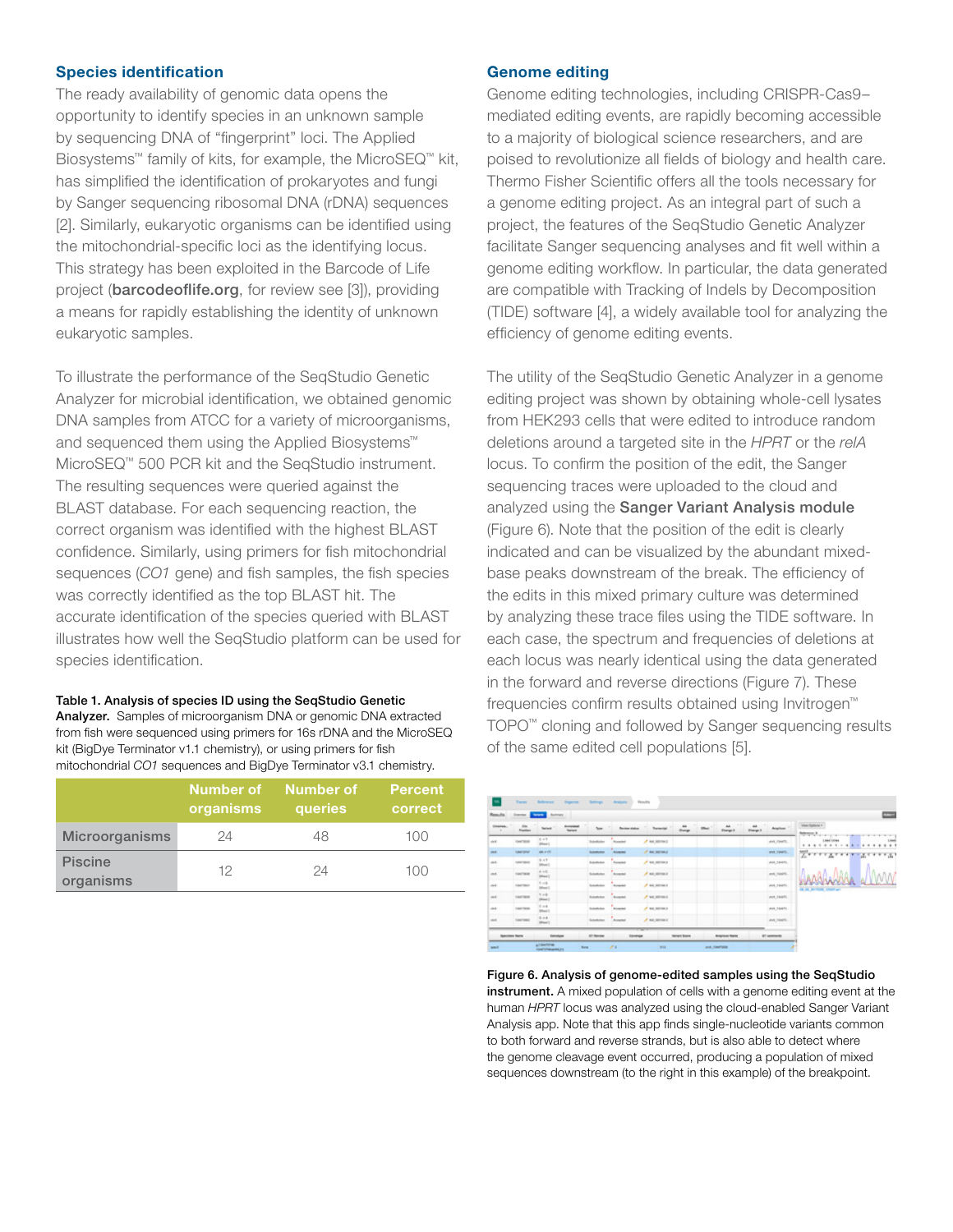

*HPRT* reverse strand



B





Figure 7. Analysis of two different genome editing events at the *HPRT* and *relA* loci using TIDE software and mixed population sequencing traces generated by the SeqStudio instrument. The bars show the proportion of the population having the indicated number of nucleotides deleted or inserted. For (A) *HPRT,* the overall efficiency of the edit was around 80%, whereas the overall efficiency at the (B) *relA* locus was around 20%.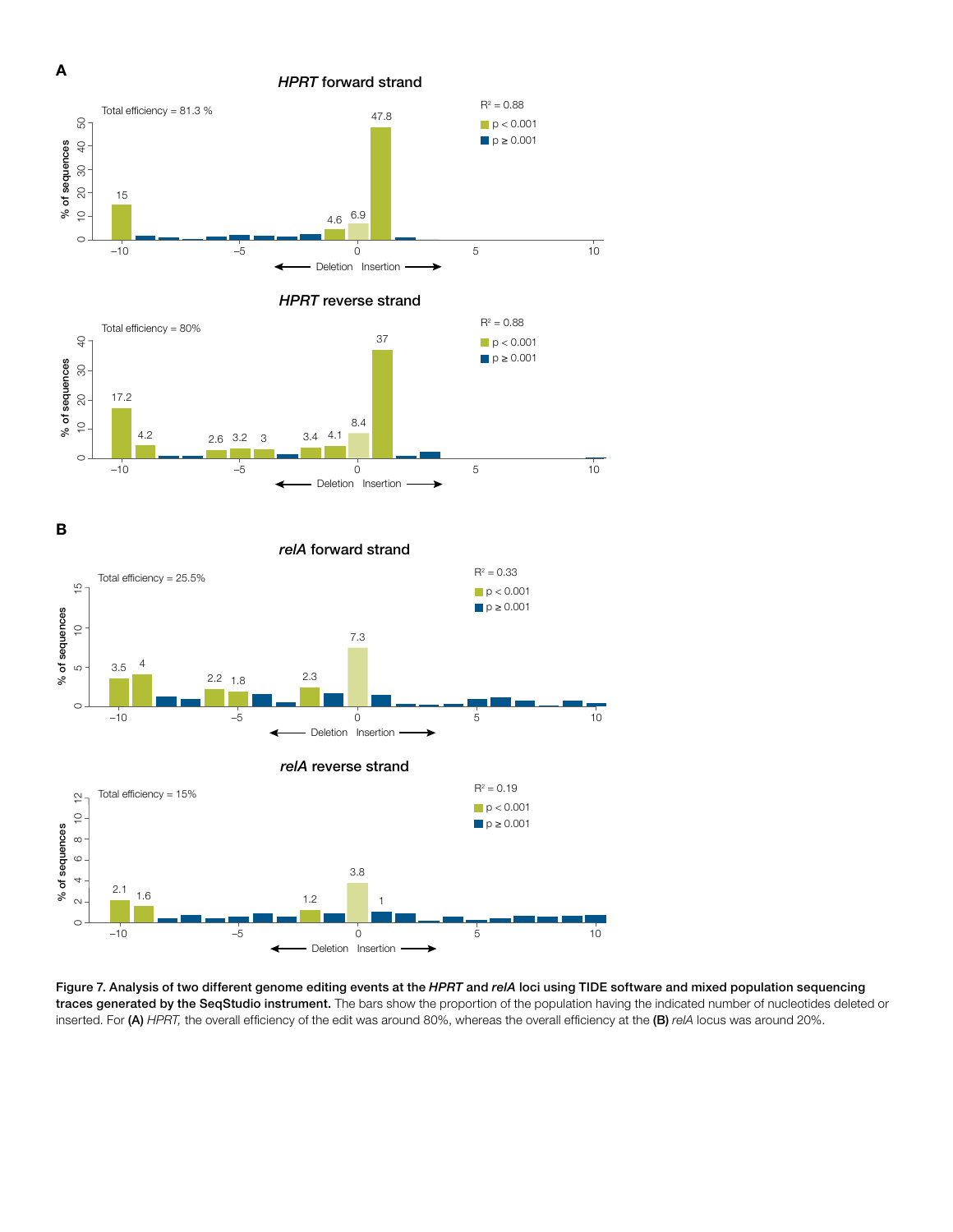#### Human cell line authentication

The study of development of human diseases relies heavily on the analysis of dissociated human cell lines grown in culture. However, an increasingly acknowledged problem is that cells grown *in vitro* can be misidentified or contaminated with other unrelated cell lines. The identity of cell lines can be verified by analysis of a highly specific genetic "fingerprint" of highly variable short tandem repeats (STRs). The SeqStudio platform integrates well with the Thermo Fisher Scientific cell line authentication solution. The Applied Biosystems™ Identifiler™ Plus and Identifiler™ Direct kits can be used on purified and crude DNA preparations, respectively, for analyzing 16 highly variable human STR loci commonly used for verifying cell line authenticity. The Applied Biosystems™ GeneMapper™ Software, used for analyzing alleles identified by Identifiler kits, is compatible with data produced by the SeqStudio instrument, and the results can be used to query ATCC or other STR databases to verify authenticity [6].

To demonstrate the utility of the SeqStudio instrument in a cell line authentication workflow, allelic information on STRs was obtained from five different, commonly used human cell lines. The identity of the cell lines was confirmed even with as little as 300 pg of gDNA. To show the ability to detect contaminating cells, a population of M4A4GFP cells was spiked with varying amounts of HeLa cells and analyzed using the Identifiler Direct kit. HeLa cell–specific alleles could be detected even if only 10% of the population had HeLa cells (Figure 8). Therefore, when coupled with the Identifiler kits, the SeqStudio instrument can be a central component for a cell line authentication solution.



Figure 8. Analysis of cell line contamination on the SeqStudio instrument. HeLa cells and M4A4GFP cell suspensions were diluted to 5 x 105 cells/mL, mixed in the indicated proportions, and spotted onto NUCLEIC-CARD™ Sample Collection Device. Contaminating HeLa cells can be detected with high confidence on the SeqStudio instrument if they make up approximately 20% of a population; however, some alleles unique to HeLa can be detected if they make up as little as 10% of a population.

#### SNaPshot Multipex System

The ability to detect single-nucleotide polymorphisms (SNPs) plays a critical role in understanding how the genome influences biological phenotypes. To analyze SNP variants, the Applied Biosystems™ SNaPshot™ Multiplex System was developed [7]. Customizable, color-coded fragments of differing sizes, corresponding to specific alleles, are analyzed by fragment analysis. The SeqStudio system includes new features that facilitate SNaPshot analysis, including built-in reporting of fragment analysis results of size and peak area. Additionally, the ability to mix fragment analysis and sequencing reactions on one plate enables investigators to perform SNP profiling and Sanger sequencing on a single run.

To illustrate the functional utility of the SeqStudio instrument in SNaPshot workflows, genomic DNA from FFPE-preserved tumor slices was collected and analyzed using probes targeting *KRAS* G12X and G13X alleles using the SNaPshot multiplex reagent kit. The SeqStudio instrument produced results that clearly showed the presence and accurate calls of the different alleles at this position (Figure 9). Note that although the detection of the alleles was accurate on SeqStudio instrument, the absolute migration of all peaks will differ slightly when compared to that in other platforms due to the different chemical nature of the different polymers. Therefore, to associate a peak with an allele without an ambiguity, a calibration with known alleles should be performed before undertaking a large-scale analysis.



Figure 9. Analysis of SNPs using kit on the SeqStudio instrument. One nanogram of FFPE-extracted DNA from two different tumors was processed using the SNaPshot multiplex kit and *KRAS*-specific primers, followed by fragment analysis on the SeqStudio system. The SNaPshot multiplex kit produces fragments with allele-specific colors and lengths. The four blue peaks represent wild type alleles at *KRAS* c.34, c.35, c.37, and c.38. The red peak (top graph) indicates that the sample also had a *KRAS* c.35G $\rightarrow$ T mutation present, whereas the green peak (bottom graph) results from a different allele at the same position in a different sample.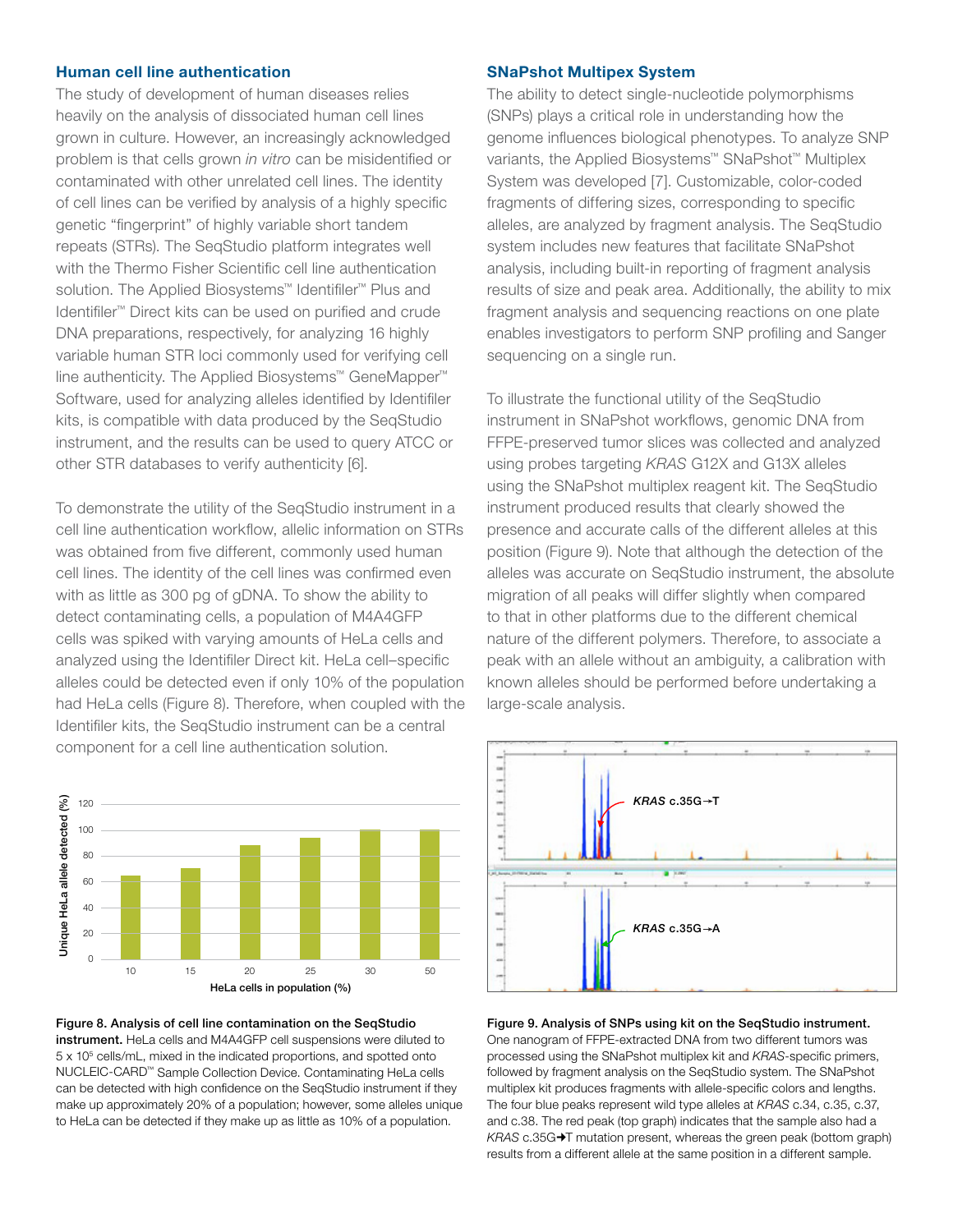#### Multiplex ligation–dependent probe amplification (MLPA)

One widely used method for studying inherited human diseases arising from variations in copy number of a locus is multiplex ligation–dependent probe amplification [8]. This method, developed and commercialized by MRC Holland, can analyze up to 50 multiplexed pairs of adjacently located probes hybridizing to the loci of interest. The high dynamic range, sizing precision, and peak-height fidelity necessary for analyzing MLPA probe amplicons make the SeqStudio system an ideal platform for performing MLPA analyses. Results obtained on the SeqStudio instrument are compatible with MRC Holland's Coffalyzer.Net software for analyzing MLPA data.

MLPA on the SeqStudio instrument was used to analyze a DNA sample from a probe that is known to carry a duplication of exons 2–30 in the Duchenne muscular dystrophy (*DMD*) gene and a normal sample using the P034 DMD assay set from MRC Holland. The peak heights and relative sizes of these samples can readily be translated into an accurate detection of the region containing the duplication (Figure 10). Similar results were obtained using probes for large and small deletions. Therefore, the SeqStudio instrument can be an integrated tool for MLPA investigations of regions containing CNVs.



B



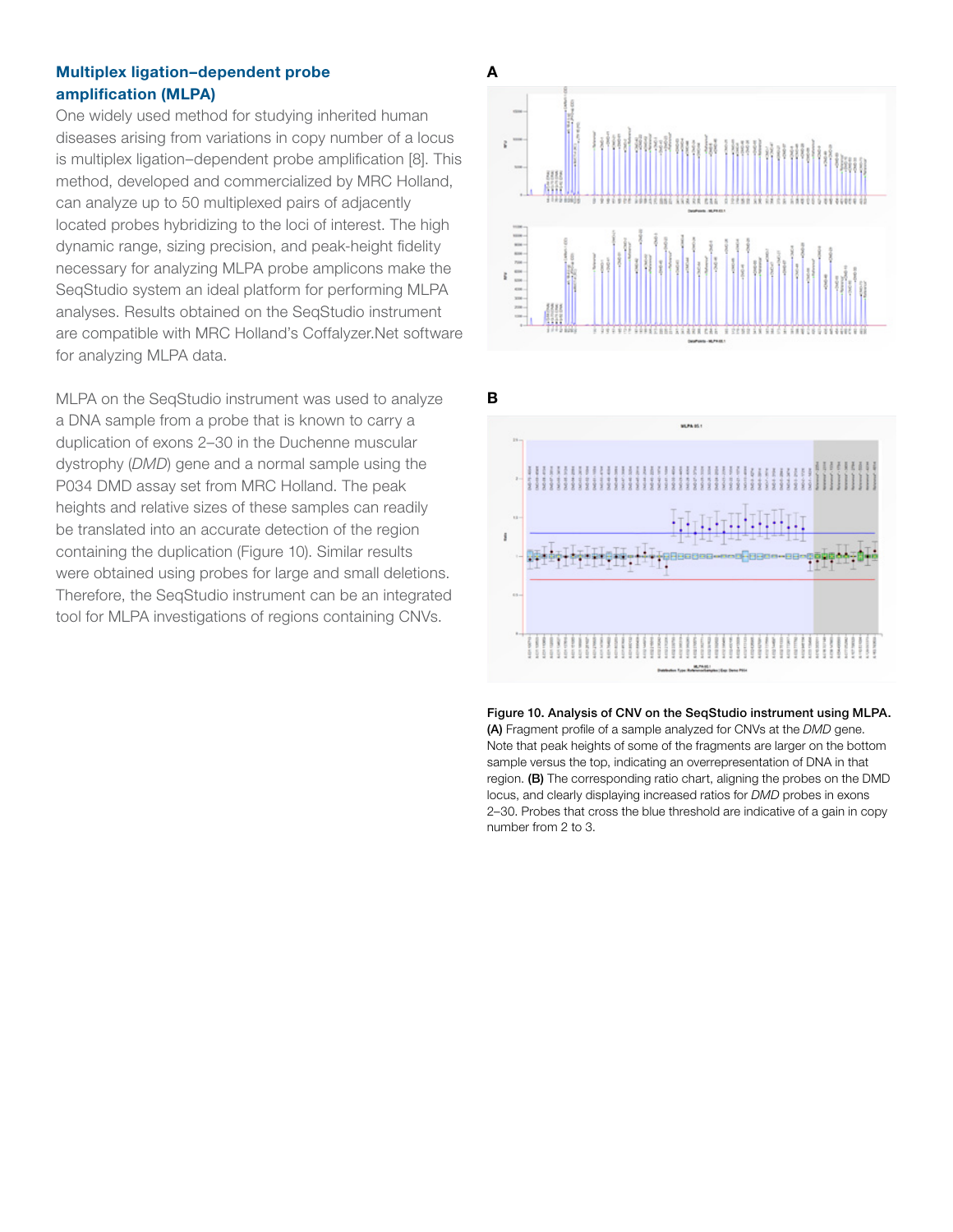#### **Summary**

Capillary electrophoresis remains a powerful method for characterizing genetic information. Sanger sequencing and fragment analysis remain the gold standard methods for sequencing and DNA analysis. In this application guide, we have described how the newly introduced SeqStudio Genetic Analyzer produces data completely compatible with the most common CE applications. We also described how the new features of the SeqStudio Genetic Analyzer make running CE experiments easier with minimal handson time, facilitate collaboration through Thermo Fisher Cloud–based sharing and applications, and introduce new opportunities to run sequencing and fragment analysis samples at one time. Together, the redesign and enhancements provided by the SeqStudio Genetic Analyzer enable exciting new possibilities for utilizing the gold-standard methods of capillary electrophoresis in an integrated ecosystem.

#### **References**

- 1. Low-level somatic variant detection in tumor FFPE samples by Sanger sequencing COL31176 0616
- 2. [Technical note: MicroSEQ Rapid Microbial Identification System](https://www.thermofisher.com/content/dam/LifeTech/global/life-sciences/bioproduction/PDFs/co27628-microseq-id-own-your-data-tech-note.pdf)
- 3. Borisenko AV et al. (2009) The front-end logistics of DNA barcoding: challenges and prospects. *Mol Ecol Resour* s1:27-34.
- 4. Brinkman EK et al. (2014) Easy quantitative assessment of genome editing by sequence trace decomposition. *Nucleic Acids Res* 42:e168.
- 5. [Application note: Using Sanger sequencing to facilitate CRISPR- and TALEN-mediated](https://tools.thermofisher.com/content/sfs/brochures/sanger-crispr-workflow-app-note.pdf)  [genome editing workflows](https://tools.thermofisher.com/content/sfs/brochures/sanger-crispr-workflow-app-note.pdf)
- 6. https://www.atcc.org/STR\_Database.aspx
- 7. [Product bulletin: SNaPshot Multiplex System for SNP genotyping](https://tools.thermofisher.com/content/sfs/brochures/cms_101014.pdf)
- 8. Schouten JP et al. (2002) Relative quantification of 40 nucleic acid sequences by multiplex ligation-dependent probe amplification. *Nucleic Acids Res* 30:e57.